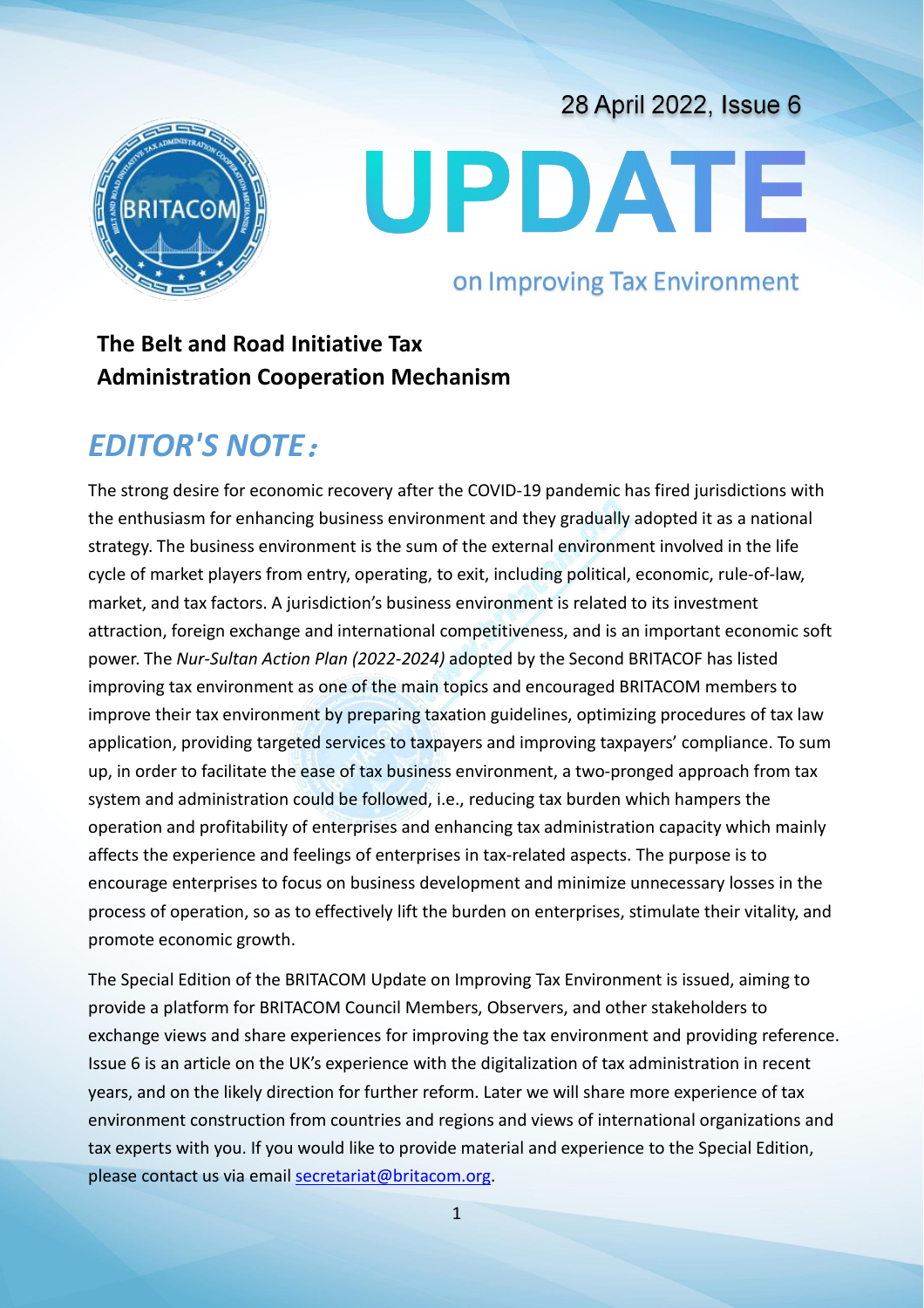### **Improving the UK Tax Environment**—**Building Future Success on Solid Foundations**

**Abstract**: The World Bank Group's Paying Taxes survey has consistently ranked the UK within the top quintile of global tax administrations. In 2015, the UK embarked on the biggest modernization of its tax administration in a generation. The programme has delivered major achievements, even while pushing the limits of HMRC's technology and capacity. A central reform has been the digitalization of tax administration, known as "Making Tax Digital". The reform process has coincided with two major external events—the UK'sexit from the European Union and the response to COVID-19, requiring HMRC to deliver employment support schemes as well as manage an orderly UK exit from the European Union. The UK Government is now taking this reform process further and has set out a 10-year vision. It sees real-time information as being at the core of an effective and modern tax system. It wants people and businesses to be able to pay the right tax as they live their lives and go about their business.

**Keywords**: Tax environment; Tax administration; Making Tax Digital; Real-time information; UK

We are in a time of rapid change for tax administrations, with the emergence of new technologies and business models, and an explosion in the availability of digital data. This is also leading to greater possibilities for taxpayer service—according to the World Bank, "on average, every yearit becomes easier for a medium-sized domestic business to comply with its tax obligations."<sup>1</sup> [1](#page-1-0) Even with this success, many tax administrations face challenges due to technological change, an aging workforce and budget constraints. They are often expected to do more with less, as customer expectations increase even as budgets and manpower reduce. Reforms to tax administration are likely to remain a consistent theme: with the aspirations of today transferring from being final destinations to mere steps on a journey with the final destination changing every time one looks up.

This paper comments on the UK's experiences in recent years, and on the likely direction for further reform. It draws on recent improvements in tax administration in the UK, both by the tax authority and the tax advice community.

#### **1. Background**

HM Revenue & Customs (HMRC) is the UK's tax, payments and customs authority. It collects the money that pays for the UK's public services and helps families and individuals with targeted financial support. It was established by Act of Parliament in 2005 as a new department, bringing

<span id="page-1-0"></span><sup>&</sup>lt;sup>1</sup> The World Bank. Paying Taxes 2020, https://www.doingbusiness.org/en/doingbusiness.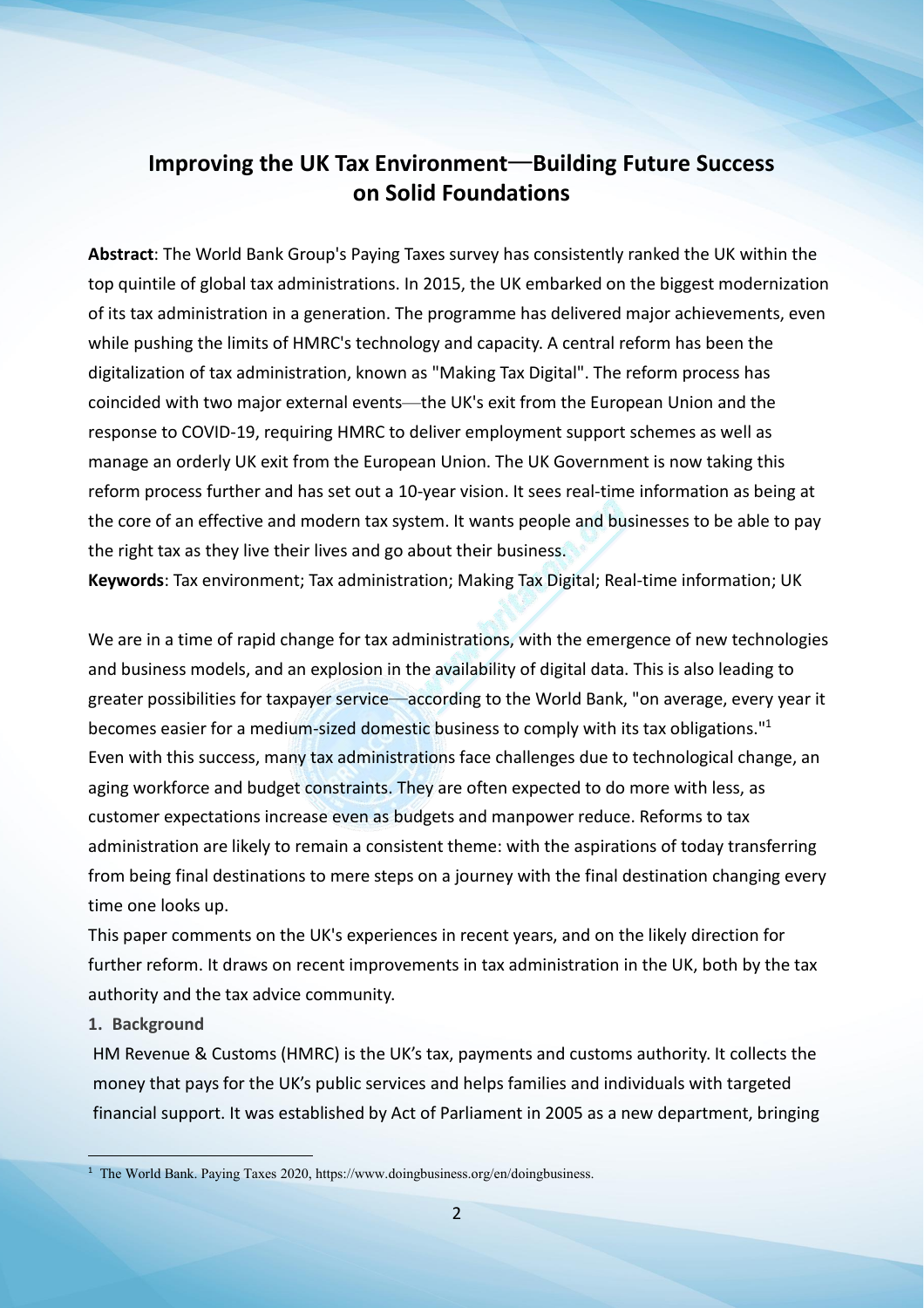together the Inland Revenue and HM Customs and Excise, and taking on a clearer role in the delivery of government tax policy.

Both HMRC and its predecessors have sought to be high-performing and professional departments and the UK has consistently been in the top quintile of global economies as ranked by the World Bank Group's Paying Taxes survey, currently ranking 27th (out of 190 global economies). It outperforms the average for OECD high income countries in three out of four indicators:

| <b>Indicator</b>                               |      | $UK   OECD$ high income country average |
|------------------------------------------------|------|-----------------------------------------|
| Payments (number per year)                     |      | 10.3                                    |
| Time (hours per year)                          | 114  | 158.8                                   |
| Total tax and contribution rate (% of profits) | 30.6 | 39.9                                    |
| Post-filing index (out of 100)                 | 71.0 | 86.7                                    |

| <b>Table 1: UK's Ease of Paying Taxes</b> |  |
|-------------------------------------------|--|
|-------------------------------------------|--|

The OECD has identified the following trends regarding the tax administration environment:<sup>[2](#page-2-0)</sup> (1) A significant shift towards e-administration, with increasing options and uptake ofonline filing of tax returns, as well as online payments and the full or partial pre-filling of tax returns;

(2) Engagement with taxpayers to support positive compliance attitudes, through:

- Initiatives to improve the education of taxpayers and communicate social norms;
- The use of taxpayer centric design in the expansion of taxpayer services; and
- The growing use of behavioral insights as a compliance tool.

(3) An increasingly proactive approach to compliance risk management, seeking to intervene at an early stage rather than after tax returns have been filed, for example:

- Increasing use of large and integrated data sets;
- Increasing segmentation and personalized interactions with taxpayers; and
- Continuing emphasis on co-operative arrangements to manage compliance and enhance tax certainty.

(4) Compliance-by-design approaches to maximize compliance.

All of these trends are relevant to the changing UK tax environment and like other tax administrations, HMRC is reforming in response. It is taking advantage of the availability of new technology, new data sources and analytical tools. The UK is also seeing increasing international co-operation and exchange of information as a way to manage compliance, tackle non-compliance and protect the tax base.

<span id="page-2-0"></span><sup>2</sup> OECD (2019), Tax Administration 2019: Comparative Information on OECD and Other Advanced and Emerging Economies, <https://doi.org/10.1787/74d162b6-en>.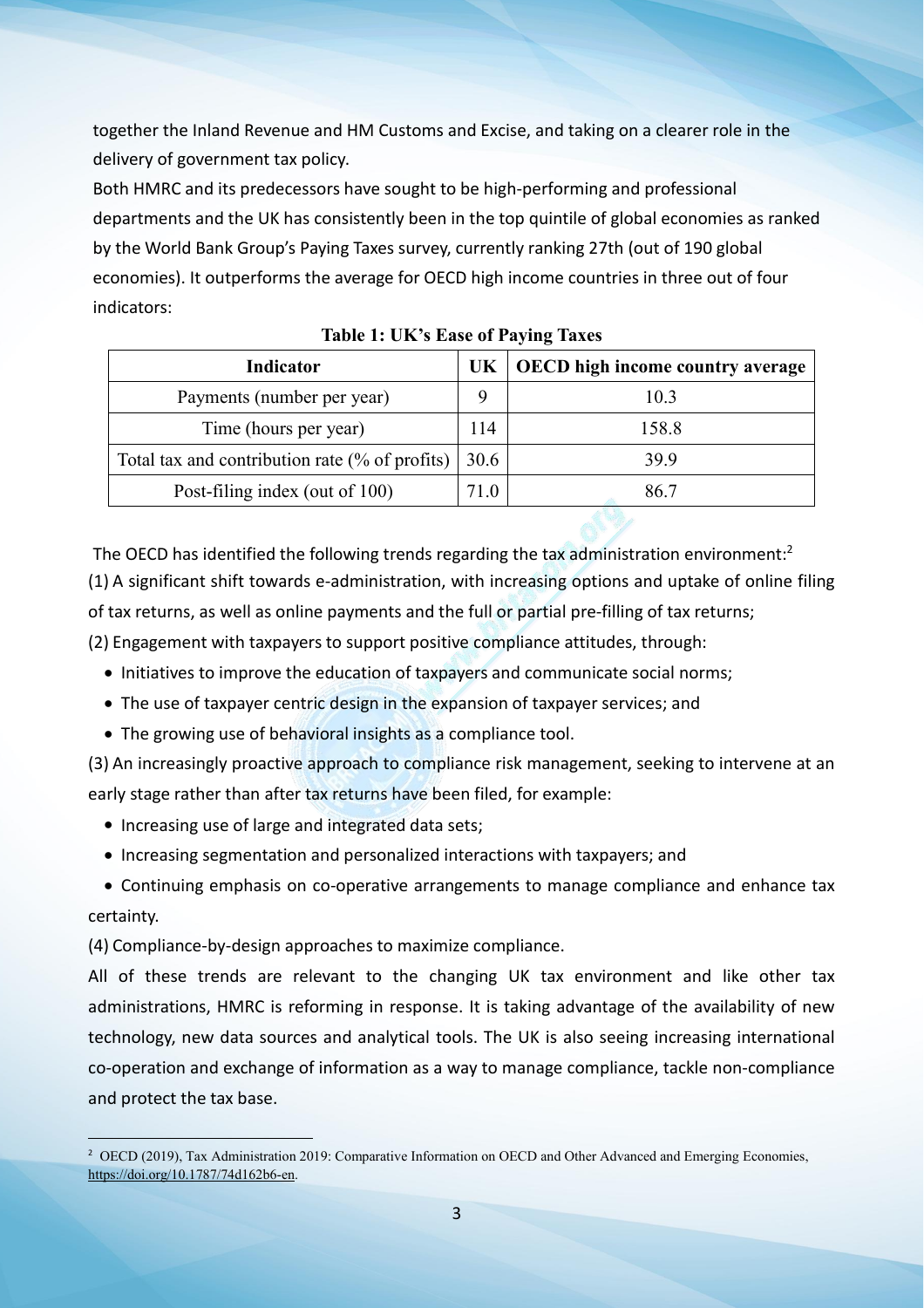#### **2. Improving on Strong Foundations**

Ahead of the latest set of reforms, HMRC was already in a strong position, with the vast majority  $(94.4\%$  in 2019-20)<sup>[3](#page-3-0)</sup> of tax revenue being received without any intervention by HMRC. This was occurring despite a 40% reduction in workforce, following the merger of the two predecessor departments and the challenge of introducing of new technology. However, the traditional challenges of managing a paper-based tax administration were still causing concern, as HMRC was criticized for aspects of its customer service, notably answering the phone and responding to post.

In its 2013 Improvement Plan<sup>[4](#page-3-1)</sup>, HMRC identified six key areas for improvement:

- Increasing revenues by promoting voluntary compliance and addressing non-compliance;
- Customer experience;
- Sustainable cost reduction:
- HMRC's digital offering;
- Employee engagement; and
- Capability.

The 2014 report<sup>[5](#page-3-2)</sup> showed that HMRC was meeting or exceeding many of its targets for improvement, notably on revenue raised, cost reductions and aspects of its digital strategy. Nevertheless, HMRC included a note of caution:

"But this doesn't mean that we've reached where we need to be. Our 2013-14 figures show that our customer service levels still aren't high enough. And our employee engagement scores aren't yet hitting the Civil Service benchmark or even matching other comparative big organisations like the Department for Work and Pensions. We've also made progress in strengthening our skills and capabilities, but there's still more work to do." HMRC also had a complex Information Technology (IT) landscape, with nearly 600 different IT

applications with some of these built at a time when data were entered into mainframe computers using punched cards. The 2005 merger of the Inland Revenue with HM Customs & Excise had resulted in duplicate systems.<sup>[6](#page-3-3)</sup>

Against this backdrop, HMRC committed to "truly putting customers at the heart of everything

https://www.gov.uk/government/publications/hm-revenue-and-customs-departmental-improvement-plan.

<span id="page-3-2"></span><sup>5</sup> HMRC. HMRC Departmental Improvement Plan 2014,

<span id="page-3-0"></span><sup>3</sup> HMRC. 2019 to 2020 Annual Report and Accounts, https://assets.publishing.service.gov.uk/government/uploads/system/uplo ads/attachment\_data/file/933121/HMRC\_Annual\_Report\_and\_Accounts\_2019\_to\_2020\_\_Web\_.pdf.

<span id="page-3-1"></span><sup>4</sup> HMRC. HMRC Departmental Improvement Plan 2013,

https://assets.publishing.service.gov.uk/government/uploads/system/uploads/attachment\_data/file/412636/HMRC-Departmenta l\_Improvement\_Plan\_2014.pdf.

<span id="page-3-3"></span><sup>6</sup> HMRC. IT Strategy. https://www.blog.gov.uk/.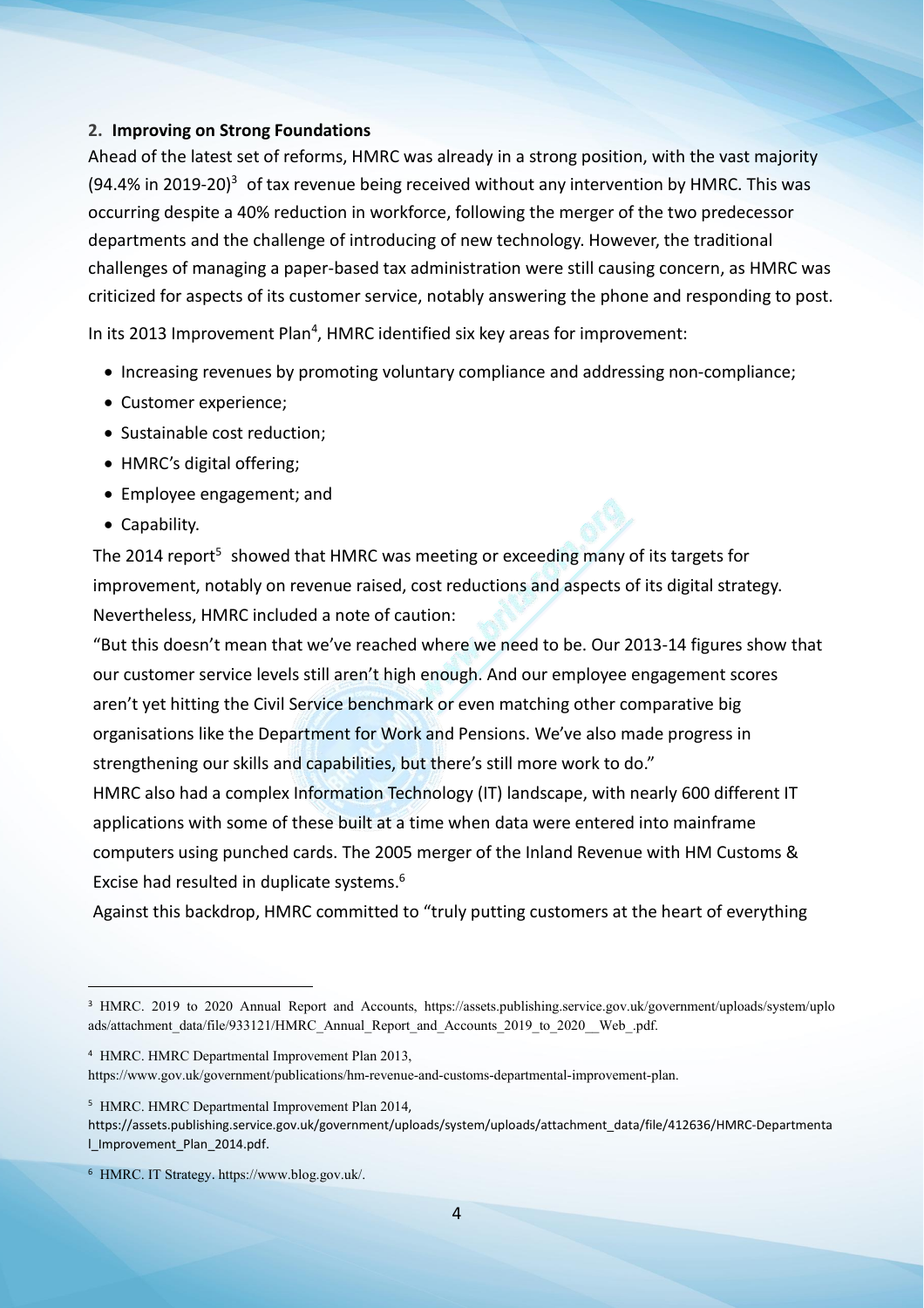we do" and to offer customers "first-class online services".<sup>[7](#page-4-0)</sup>

#### **3. Government Investment in Reform**

A key part of that service was providing visibility to the taxpayer of their tax status and reducing the effort needed to provide tax information. Therefore, in the March 2015 Budget, the Government committed to transforming the tax system by introducing simple, secure and personalized digital tax accounts, removing the need for annual tax returns.The intention was to give individuals and businesses a more convenient real-time view of their tax affairs, providing them with greater certainty about the tax they owe.

In late 2015, the Government confirmed that it would further invest in HMRC, leading to "the biggest modernization of UK tax administration in a generation." [8](#page-4-1) The Government committed to:

 £1.3 billion funding to transform HMRC into one of the most digitally advanced tax administrations in the world, with access to digital tax accounts for all small businesses and individuals by 2016-17, delivering an additional £1 billion of tax revenue by 2020-21 and sustainable efficiencies.

 £800 million confirmed funding for additional work to tackle evasion and noncompliance in the tax system, delivering an additional  $E$ 7.2 billion over the next 5 years.<sup>[9](#page-4-2)</sup>

This funding represented an almost 10% increase in HMRC's departmental expenditure over four years. HMRC was also required to deliver £717 million of sustainable resource savings a year by 2019-20, representing a headline 21% reduction in baseline resource costs, delivered through digitization of tax collection and a smaller but more highly skilled workforce.

This gave HMRC the opportunity to move closer to its aspiration of becoming one of the most digitally advanced tax administrations in the world, being one that is more effective, efficient and easier for taxpayers to deal with. It also set an ambition of delivering sustainable efficiencies and almost £1 billion of additional tax revenues by reducing errors through record-keeping.

**4. The Recent Areas of Reform**

Using the additional funds provided, along with smart innovations, to improve efficiency and use modern technology, HMRC has introduced a range of improvements in tax administration to reflect changes to the current tax environment.

HMRC's transformation programme initially contained 15 major programs, including:

<span id="page-4-0"></span><sup>7</sup> HMRC. HMRC business plan: 2014 to 2016, https://www.gov.uk/government/publications/hmrcs-business-plan-2014-to-2016/hmrc-business-plan-2014-to-2016.

<span id="page-4-1"></span><sup>8</sup> HMRC. 2019 to 2020 Annual Report and Accounts,

https://assets.publishing.service.gov.uk/government/uploads/system/uploads/attachment\_data/file/933121/HMRC\_Annual\_Report\_a nd Accounts 2019 to 2020 Web .pdf.

<span id="page-4-2"></span><sup>9</sup> HMRC. HM Revenue and Customs' Settlement at the Spending Review 2015,

https://www.gov.uk/government/news/hm-revenue-and-customs-settlement-at-the-spending-review-2015.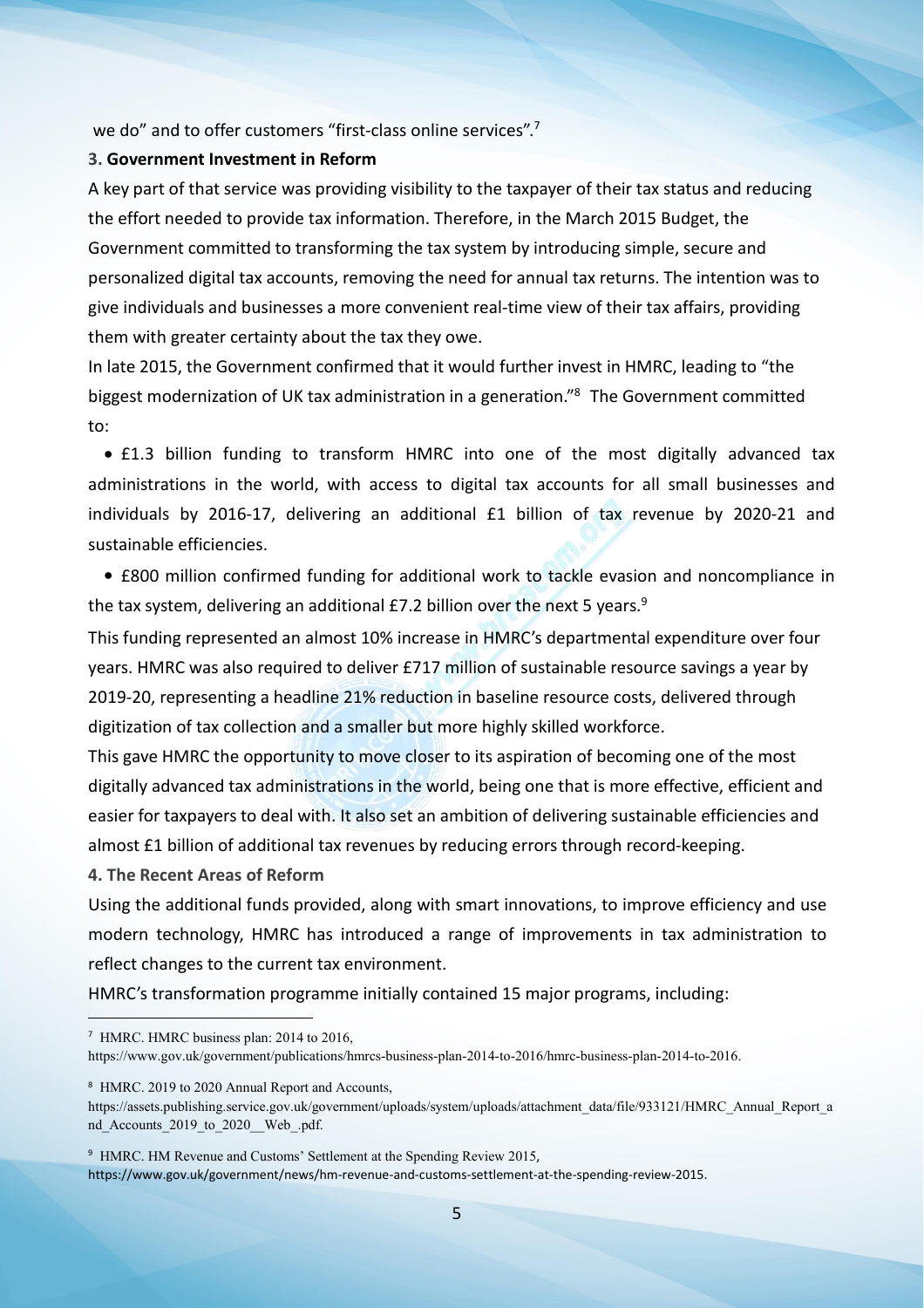- Making tax digital;
- Customs transformation;
- Creating regional centers;
- Developing data and digital platforms;
- Improving corporate services; and
- Developing people capabilities.

In practice, this ambition "pushed the limits of its technology and capacity".<sup>[10](#page-5-0)</sup> Such capacity constraints required, in 2017 and 2018, structured prioritization exercises, to focus on the most vital transformation projects.

According to the Comptroller and Auditor General, HMRC placed "a higher premium on making efficiency savings and collecting additional tax revenue than on other beneficial aspects of projects." [11](#page-5-1) Although these decisions delayed and reduced some of the expected benefits of transformation, the reprioritization has enabled HMRC's transformation to align more closely with the Government's current vision for the future of tax administration—reinforcing that tax reform is a journey rather than a destination.

4.1 Making Tax Digital for Individuals: Personal Tax Accounts

Since December 2015, HMRC has provided individuals with a "Personal Tax Account" and increased its functionality year-on-year. A Personal Tax Account gives individuals, businesses and their authorized agents the ability to view and makechanges to their personal information online. It provides a convenient real-time view of their tax affairs, providing them with visibility of the tax that HMRC believes they owe and payments they are due to receive. Personal Tax Accounts are voluntary, but take-up has been encouraged strongly.

HMRC now provides a Personal Tax Account to more than 22 million individuals (out of 32 million individual taxpayers).<sup>[12](#page-5-2)</sup>

| Tax year                                  |      |      |      | $2016-17$   2017-18   2018-19   2019-2020 |
|-------------------------------------------|------|------|------|-------------------------------------------|
| Number of personal tax accounts (million) | 9.4  |      | 19.1 | 22.6                                      |
| Percentage of personal taxpayers $(\% )$  | 30.1 | 48.1 | 62.4 | 74.3                                      |

**Table 2: Number of Personal Tax Accounts**

https://assets.publishing.service.gov.uk/government/uploads/system/uploads/attachment\_data/file/895182/Table\_2.1.pdf.

<span id="page-5-0"></span><sup>10</sup> HMRC. 2019 to 2020 Annual Report and Accounts, https://assets.publishing.service.gov.uk/government/uploads/system/upl oads/attachment\_data/file/933121/HMRC\_Annual\_Report\_and\_Accounts\_2019\_to\_2020\_\_Web\_.pdf.

<span id="page-5-1"></span><sup>&</sup>lt;sup>11</sup> HMRC. Annual Report and Accounts 2017-18,

https://assets.publishing.service.gov.uk/government/uploads/system/uploads/attachment\_data/file/726849/HMRC\_Annual\_Rep ort and Accounts 2017-18 web .pdf.

<span id="page-5-2"></span><sup>12</sup> HMRC. Number of individual Income Taxpayers,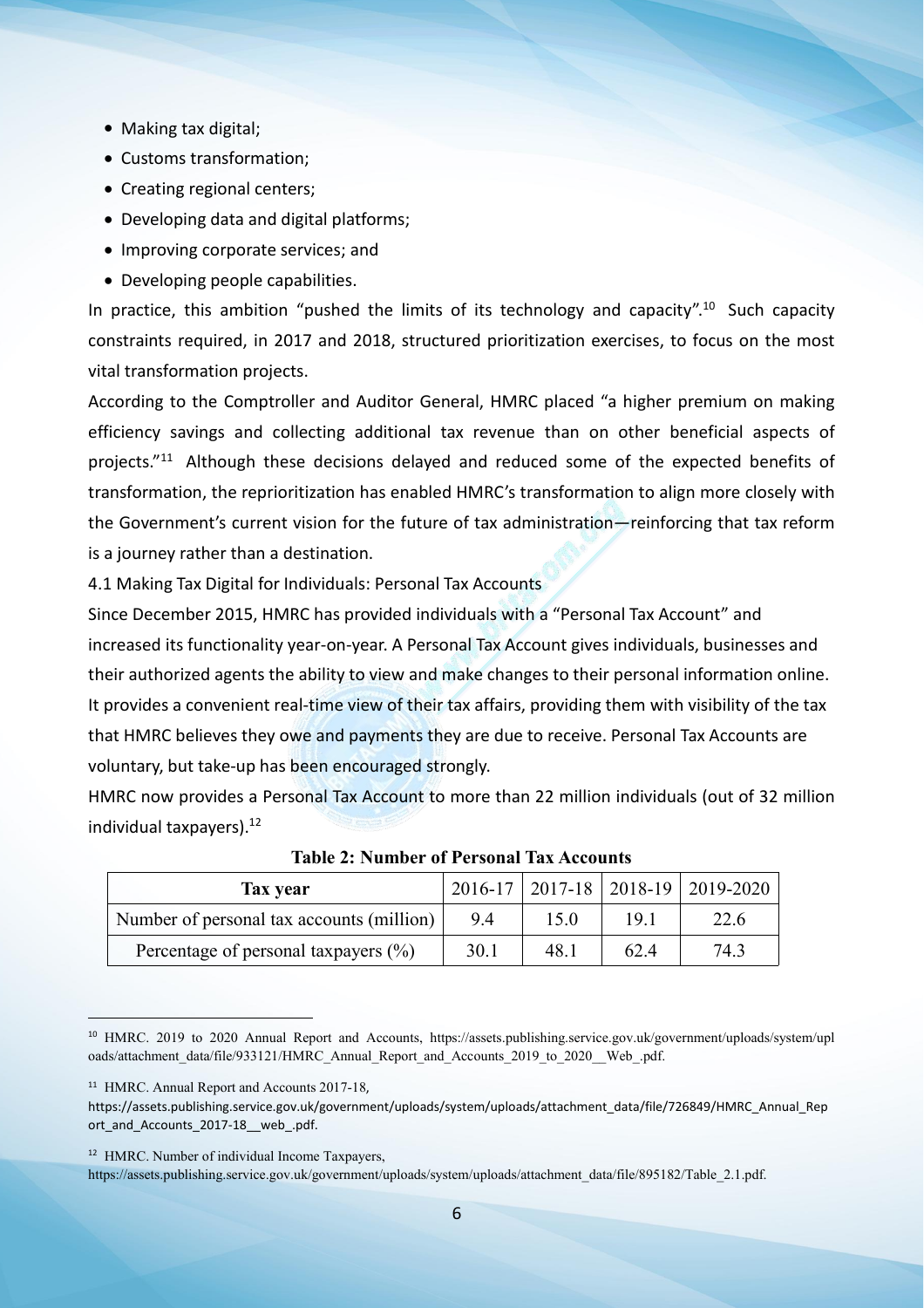#### 4.2 Making Tax Digital for Business: VAT

As a part of its reprioritization, in July 2017 the Government prioritized digitalizing the tax system on VAT rather than all business taxes. Businesses with taxable turnover above the VAT registration threshold (currently £85,000) are now required to keep their records digitally and submit their VAT return digitally using Making Tax Digital compatible software.

Around 1.3 million businesses registered for Making Tax Digital for VAT during 2019 to 2020, including over 280,000 businesses with turnover below the £85,000 threshold, which joined voluntarily. As of September 2020, the total registered since launch is over 1.4 million businesses (out of 2.3 million live VAT registrations). $^{13}$  $^{13}$  $^{13}$ 

The Making Tax Digital initiative is intended to deliver benefits to both the tax administration and to the taxpayer.<sup>[14](#page-6-1)</sup> For HMRC, these benefits include reducing or eliminating paper-based or manual processes through the use of software and an integrated approach to business administration and tax, allowing for greater accuracy in tax returns.For business, this reduces the time spent on administration, providing more time to maximize business opportunities,

productivity and profitability.4.3 Sustainable Resource Savings

HMRC has met its commitment to deliver sustainable resource savings, through both business-as-usual activities and its transformation portfolio, which includes the digitization of the tax collection system.<sup>[15](#page-6-2)</sup>

| <b>Tax year</b>                             | 2016-17 | $2017 - 18$ | $ 2018-19\rangle$ | 2019-20 |
|---------------------------------------------|---------|-------------|-------------------|---------|
| Annual sustainable resource savings target  | 203     | 380         | 566               | 717     |
| Annual sustainable resource savings outturn | 181     | 410         | 576               | 693     |
| One-Off savings                             | 73      | -           | -                 | -       |
| Total cumulative outturn                    | 254     | 663         | 1,239             | 1,932   |

#### **Table 3: Resource Savings (£ millions)**

As an example of the use of technology, previously, the compliance caseworker role included spending a significant amount of time manually uploading documents to HMRC's casework IT system. This has been replaced by robotics process automation (RPA), which uses a dedicated

<span id="page-6-2"></span><sup>15</sup> HMRC. HMRC Performance Update: Spending Review 2015,

https://www.gov.uk/government/publications/hmrc-quarterly-performance-report-january-to-march-2020/hmrc-performance-update spending-review-2015.

<span id="page-6-0"></span><sup>13</sup> HMRC. 2019 to 2020 Annual Report and Accounts,

https://assets.publishing.service.gov.uk/government/uploads/system/uploads/attachment\_data/file/933121/HMRC\_Annual\_Report\_a nd Accounts 2019 to 2020 Web .pdf.

<span id="page-6-1"></span><sup>14</sup> HMRC. Extension of Making Tax Digital for VAT,

https://www.gov.uk/government/publications/extension-of-making-tax-digital-for-vat/extension-of-making-tax-digital-for-vat.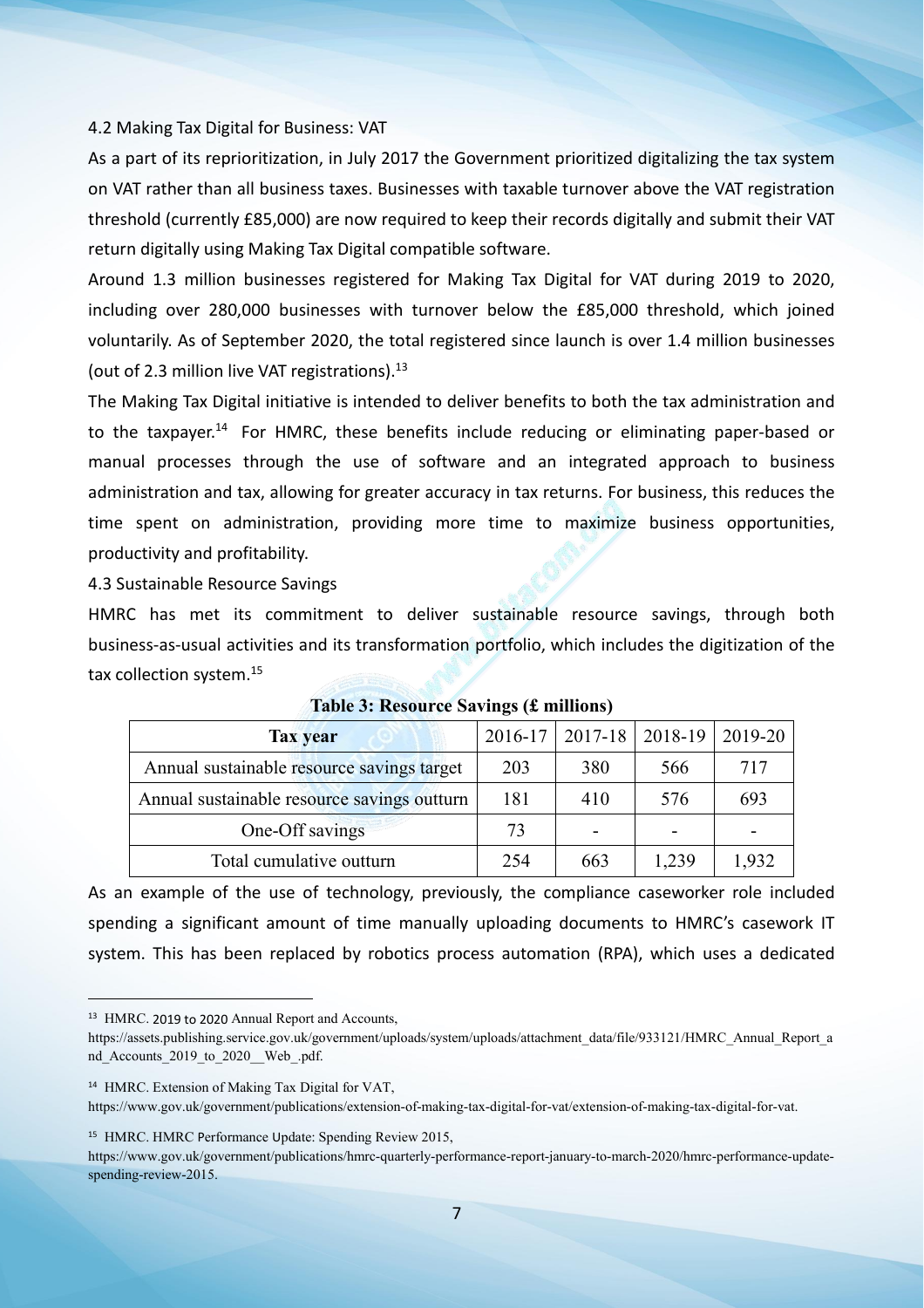secure document store where the caseworkers place their files for each case. The RPA software then retrieves the documents from this location and completes the upload into the HMRC casework IT System. In 2019, it was reported that, since the automation started, it has completed over 265,000 document uploads, freeing up at least 590 days of caseworker time.[16](#page-7-0)

**5. Expanding the Reach of the Tax Administration**

In delivering reform, HMRC has sought to consider its strategic approach to achieving its aims, rather than merely improve its current processes. This has included the following approaches.<sup>[17](#page-7-1)</sup> 5.1 Compliance and the Platform Economy

The UK made online marketplaces jointly and severally liable for the VAT due from those business customers that should have been registered for VAT. The UK now also requires online marketplaces to display a valid VAT number for businesses on its platform if provided with one. In 2019, HMRC received around 43,500 applications to register for VAT by online non-EU based businesses and issued more than 3,200 notices to online marketplaces resulting in the removal of non-compliant sellers.

5.2 Collecting Non Payroll Tax Debts via Payroll with Holding

HMRC has extended its capacity to collect various tax debts through adjusting an individual's payroll withholding. This means that repayments are automatically deducted from earnings, using a sliding scale of limits for individuals with annual earnings above £30,000. Debtors also have the option to pay their debt in full to avoid the change of the pay as you earn (PAYE) code.<br>5.3 Use of Behavioral Insights to Encourage Taxpayer Compliance

HMRC has been very active in the area of behavioral insights since understanding the factors that help taxpayers to get tax filing right, and that promote appropriate issue resolution when they do not, is fundamental to designing effective policies. People are faced with more decisions and information than can consciously be processed. They display unconscious behaviors in response to their surroundings and the probable reactions of others. Behavioral insights using these responses can lead to improvements in tax administration.

For example, HMRC collected additional revenue at a very low cost by applying social norms to tax debt letters. By adding the statement "9 out of 10 people pay their tax on time" in the context of the country as a whole, the taxpayer's postcode, or the taxpayer's hometown, HMRC successfully increased payments by up to 15 percentage points, from 67.5% to 83% on the best performing letter.

It has also used this approach in taxpayer education and the communication of social norms. This can support voluntary compliance and influencing beliefs, attitudes and norms is generally

<span id="page-7-0"></span><sup>16</sup> OECD. Tax Administration 2019: Comparative Information on OECD and other Advanced and Emerging Economies, https://www.oecd-ilibrary.org/taxation/tax-administration\_23077727.

<span id="page-7-1"></span><sup>17</sup> Ibid.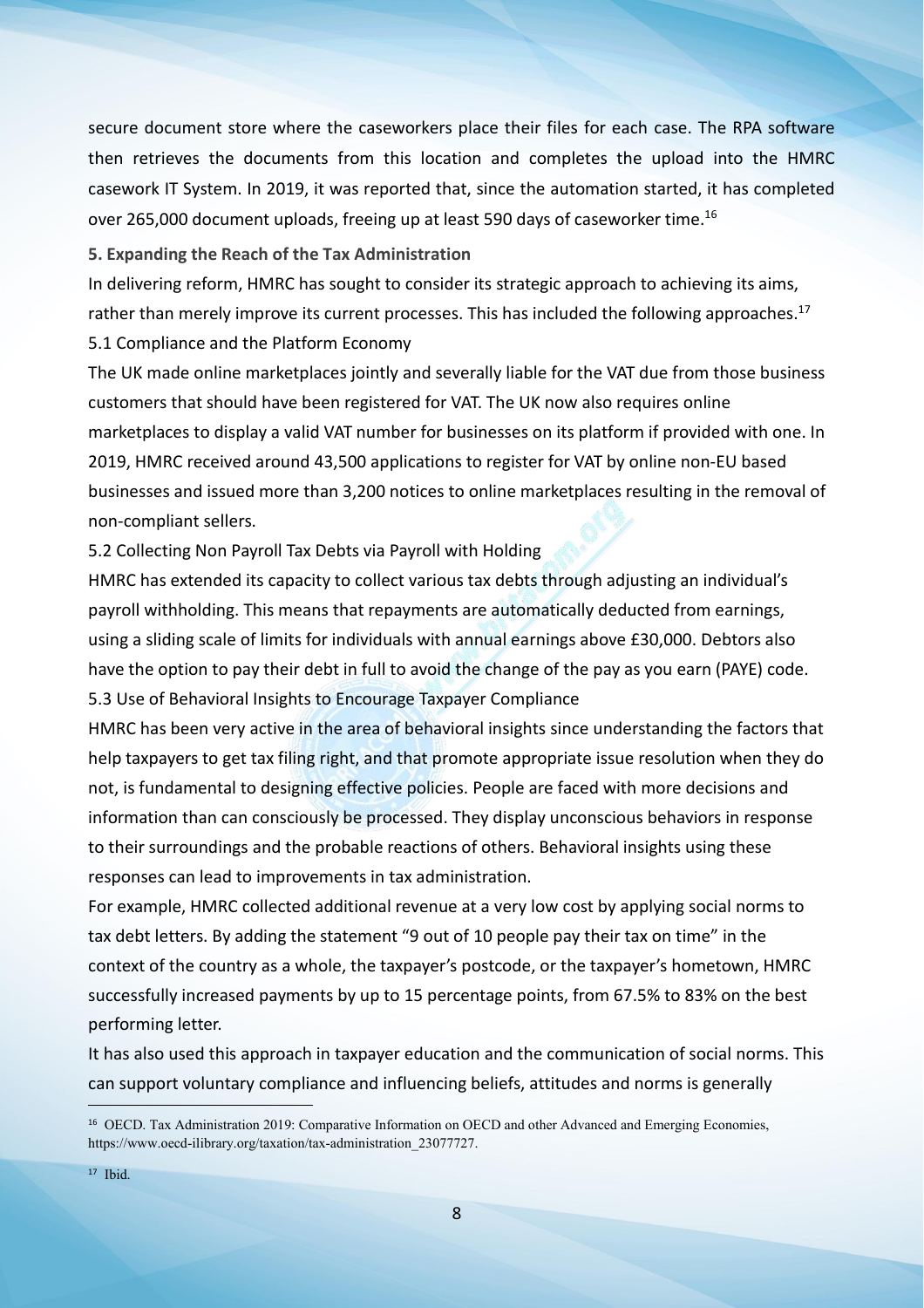considered an effective and efficient way to influence compliance behavior over the long term. HMRC has a programme for educating future taxpayers about the requirements to register for tax and the need to update personal details following a change in circumstances, for example moving home. This includes its "Tax Facts" programme of tax education for schools which has a range of teaching material for the 14 to 19 age range, including through animations available on social media.

HMRC has also used behavioral insights in its internal operations. It has redesigned its debt management call center guides using behavioral principles and applied change management approaches to implement these new procedures in call centers. The guides made it easier for new staff, and call operators were 20% more likely to agree to "time to pay" arrangement with upfront payments.

5.4 Responding to the Changing Nature of Tax Evasion

As technology and global economies continue to develop, tax evasion can have an international dimension, sometimes involving third parties, described by HMRC as "enablers". HMRC's Fraud Investigation Service (FIS) has responded with a dedicated programme of activity focused on those who facilitate tax crime, using new corporate criminal offence legislation. This has made it a criminal offence for an organisation to fail to prevent someone acting on their behalf from criminally facilitating tax evasion.

The FIS was created in 2015 through a merger of HMRC's Criminal Investigations and Specialist Investigations units. FIS brought together all of HMRC's criminal and civil fraud investigators alongside specialist capabilities such as forensic accountants, cyber investigators and intelligence analysts—described as "a world first for tax enforcement."<sup>[18](#page-8-0)</sup> The FIS started the HMRC enablers of criminality programme in 2017, and has doubled the numbers of enablers under investigation since 2017.

It collaborates with other members of the Joint Chiefs of Global Tax Enforcement (J5,being the UK, the United States, Canada, Australia and the Netherlands) and shared more data in the first year of the J5 than in the previous ten combined.

5.5 Use of Third-Party Data

HMRC's main data analyzing tool, known as "Connect", is a system which cross-references more than 22 billion lines of data including taxpayers' self-assessment returns, property and financial data. This data matching and risking tool allows HMRC to cross match one billion HMRC and third-party data items, identifying "hidden" relationships between people, organisations and data that could not previously be identified. "Connect" has the capacity to highlight patterns in HMRC's rich reserves of taxpayer and third-party data, allowing HMRC to find anomalies between

<span id="page-8-0"></span><sup>18</sup> Simon York CBE.HMRC's Response to the Rise of The Enabler,

https://www.taxjournal.com/articles/-hmrc-s-response-to-the-rise-of-the-enabler-44236.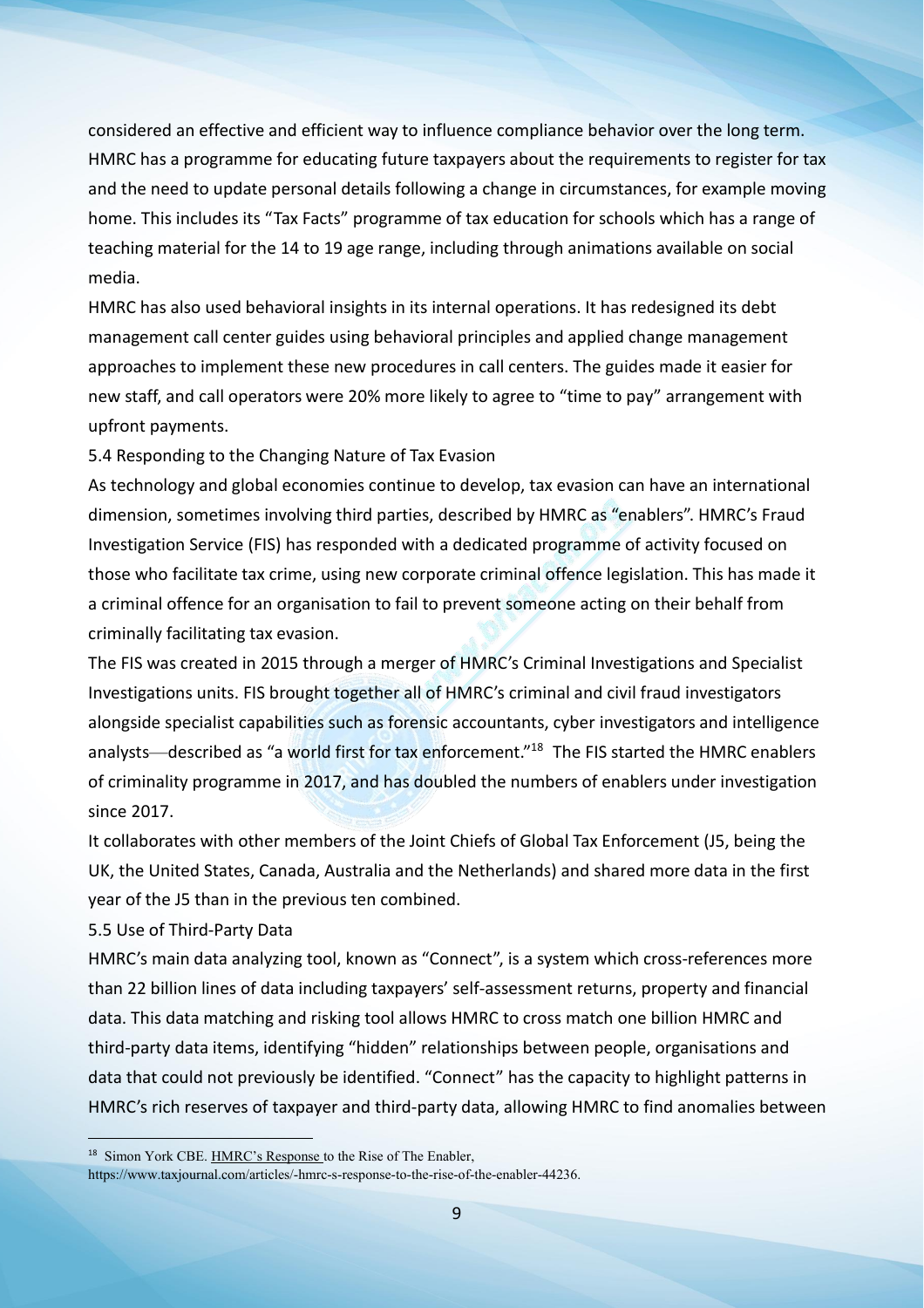such things as bank interest, property income and other lifestyle indicators. "Connect" identifies more than 500,000 cases (onshore and offshore) for HMRC to enquire into every year.<sup>[19](#page-9-0)</sup> Since its introduction in [20](#page-9-1)10, it has assisted in the recovery of more than  $E3$  billion in taxes.<sup>20</sup>

**6. Being Resilient in the Face of External Events**

In the last three years, HMRC has been required to deal with two major external events—the UK's exit from the European Union (EU) and the response to COVID-19. As HMRC itself notes "it's been a tough year of urgent and unexpected challenges  $\cdots$ "[21](#page-9-2)

6.1 UK's Exit from the European Union

The UK exited the EU on 31 January 2020 when the withdrawal from the EUbecame law, although a transitional period applied until 31 December 2020. HMRC was required to prepare for the UK's exit from the EU, either with or without a deal, while maintaining many of its ongoing projects and day-to-day services. The work required including: working on Brexit preparations, building the customs, VAT and excise systems the UK will need and preparing taxpayers for leaving the EU, with or without a deal. This has been a significant extra burden with £516.9 million spent on UK transition work, and 6,100 full-time equivalents (19%) working on UK transition in 2019-20.

#### 6.2 Response to COVID-19

It implemented the Chancellor's emergency support measures in record time—including the Coronavirus Job Retention Scheme, Self-Employment Income Support Scheme and the Eat Out to Help Out Scheme. It has also made temporary changes in tax policy and the way it operates delivering vital additional support through helplines.

COVID-19 increased HMRC's workload and made the organisation more complex. HMRC was required to reallocate many staff to work in COVID-19-related roles. At its peak, in May 2020, HMRC reallocated more than 9,000 (16%) of its staff. It has kept its usual services running and provided a safe working environment.

**7. Future Direction for UK TaxAdministration Environment**

All this reform does not mean that changes are complete—but rather the considerable steps have been made on the journey. Indeed, in his March 2020 Budget, the Chancellor highlighted the Government's intention to create a tax system fit for the challenges and opportunities of the 21st century. The future direction for tax administration in the UK for the next ten years was set

https://www.gov.uk/government/news/charting-hmrcs-progress-this-financial-year.

<span id="page-9-0"></span><sup>19</sup> HMRC. No Safe Havens 2019: responding appropriately, https://www.gov.uk/government/publications/no-safe-havens-2019/no-safe-havens-2019-responding-appropriately.

<span id="page-9-1"></span><sup>20</sup> Jay Sanghrajka. HMRC's Connect computer and investigations, https://www.taxation.co.uk/articles/hmrc-s-connect-computer-and-investigations.

<span id="page-9-2"></span><sup>21</sup> HMRC. Charting HMRC's progress this financial year,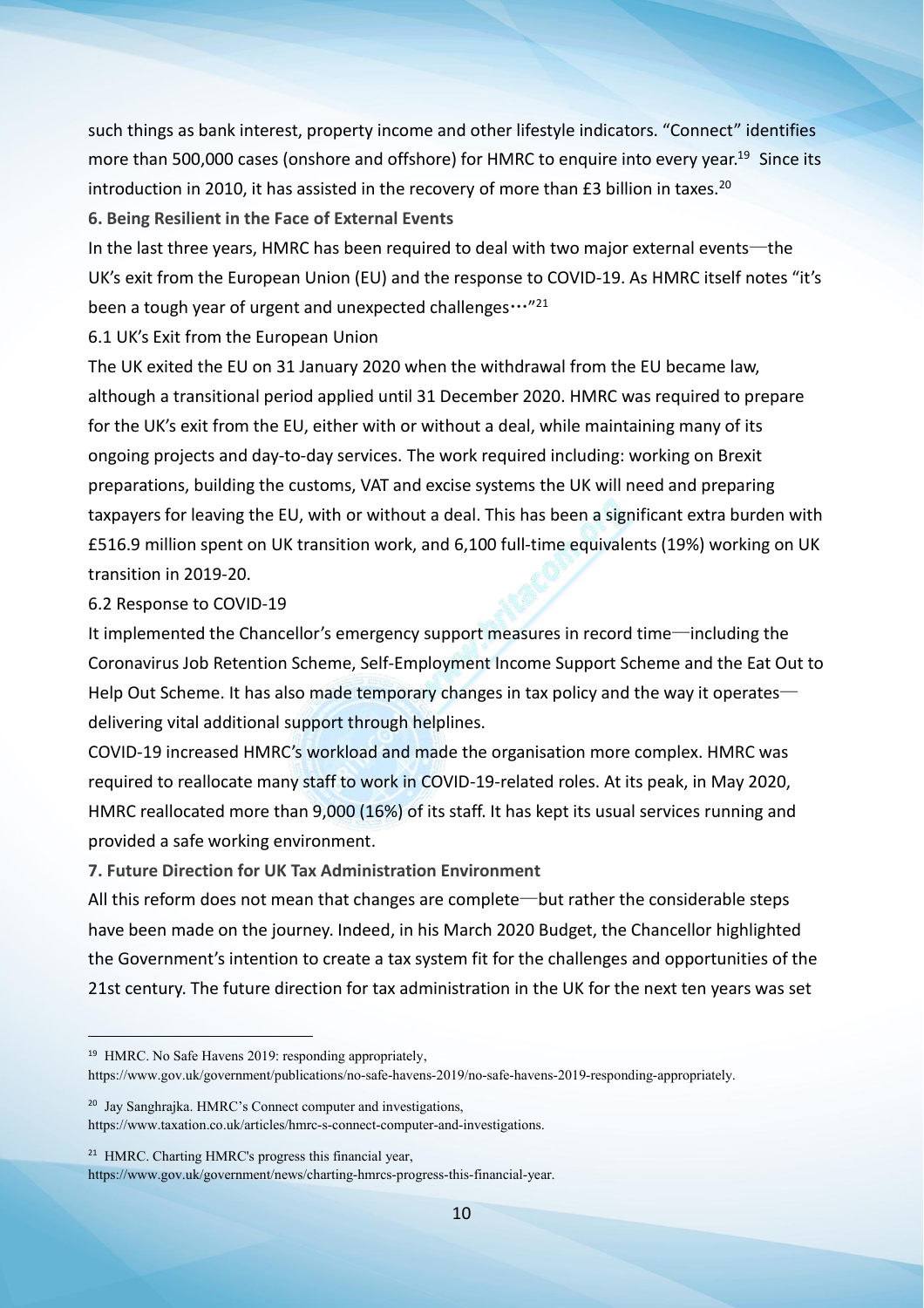out in July 2020. The Government sees real-time information as being at the core of an effective and modern tax system. It also sees timely payment of tax as important:

"The Government wants people and businesses to be able to pay the right tax as they live their lives and go about their business. It should be easy for people to pay any tax due, and for the vast majority of people the calculation and payment of tax should be effortless. For the majority of businesses, tax should be straightforward and hard to get wrong."<sup>[22](#page-10-0)</sup>

The Government also envisages that a well-designed tax administration system will allow third party software suppliers to align their systems more closely with those of HMRC, so that taxpayers are proactively offered new and innovative services.

This vision is important, worthwhile and achievable in the next 10 years. The resulting commitments made by HMRC<sup>[23](#page-10-1)</sup> are to:

• Extend Making Tax Digital—With the new VAT service now in place, from April 2022 smaller VAT-registered businesses will also be required to join. From April 2023, Making Tax Digital will be extended to Income Tax Self-Assessment for businesses and landlords with income over £10,000. In November 2020, HMRC commenced consultation on Making Tax Digital for Corporation Tax, which will not be introduced before April 2026 at the earliest.

 Use real-time information—At the core of an effective, modern system is real-time information, giving taxpayers a more up-to-date understanding of, and certainty over, their tax position, with capacity for real-time risk assessment removing opportunities for error.

 Explore options for timely payment of tax—Bring tax payment more in line with the increasingly real-time nature of tax reporting and other services.

 Build a secure, easily accessible single digital account—Customers will be given one complete financial picture, bringing together their different taxes and data sources, enabling HMRC to provide more personalized services.

 Improve services for agents and representatives—HMRC will design in access from the outset, ensuring agents can see and do what their clients can.

• Modernize the Tax Administration Framework—HMRC will simplify and modernize the outdated legislative framework, so both it and taxpayers can benefit from advances in use of technology and data—for example, only needing to register once for all taxes.

Consultation has now commenced regarding improvements to the tax administration framework. Improvements will focus on the legislation, processes and guidance that underpin the

<span id="page-10-1"></span><sup>23</sup> HMRC. 2019 to 2020 Annual Report and Accounts,

https://assets.publishing.service.gov.uk/government/uploads/system/uploads/attachment\_data/file/933121/HMRC\_Annual\_Report\_a nd Accounts 2019 to 2020 Web .pdf.

<span id="page-10-0"></span><sup>22</sup> HMRC. Building a trusted, modern tax administration system,

https://www.gov.uk/government/publications/tax-administration-strategy/building-a-trusted-modern-tax-administration-system.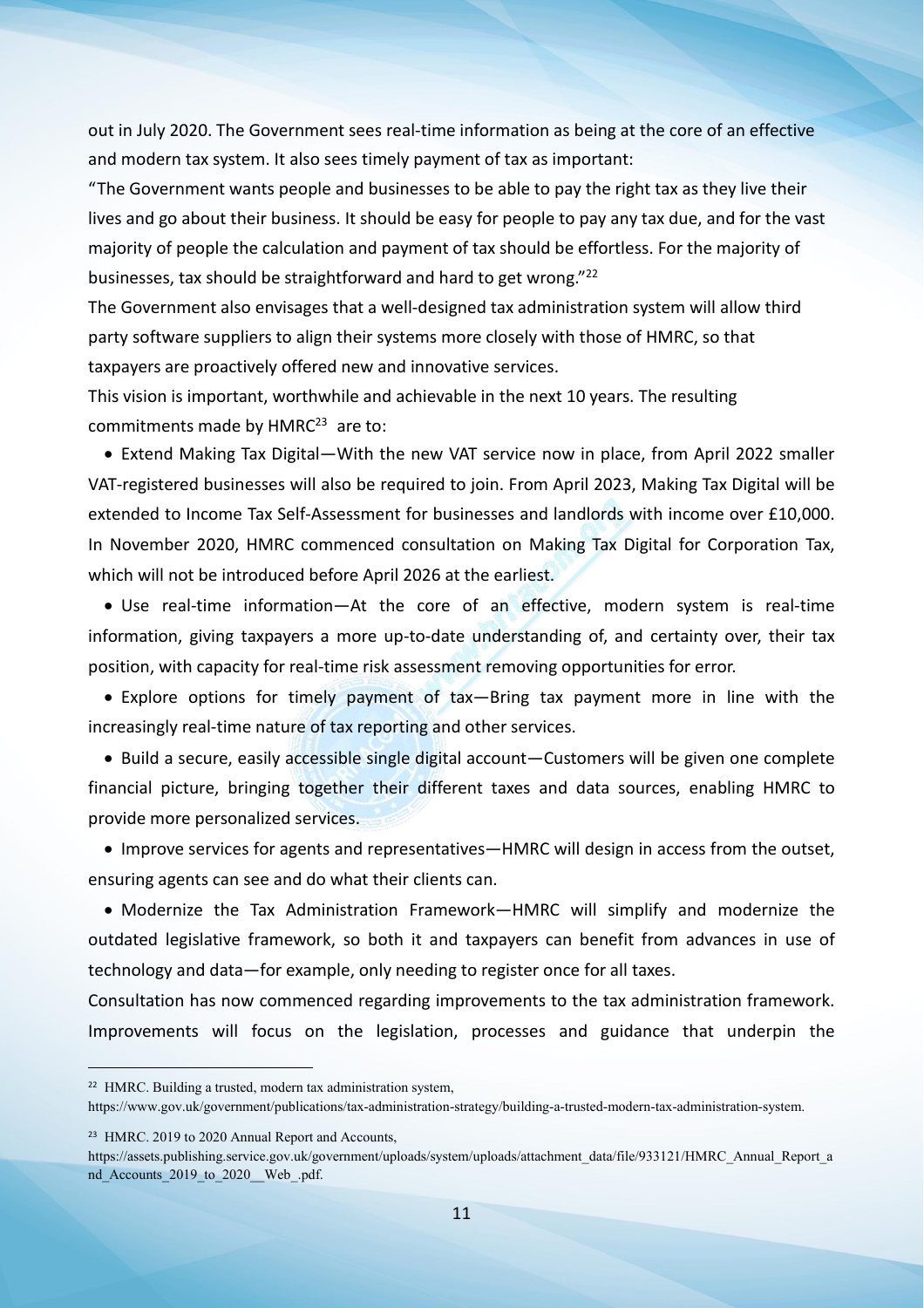administration of taxes and duties. The Government proposes that the revised tax administration framework will:

• Provide certainty and appropriate safeguards for taxpayers. It will aim to ensure that obligations are clear and easily understood, with decisions made in a consistent way that promotes trust and fairness. There should be appropriate safeguards and effective support for taxpayers.

• Be flexible enough to adapt to changing circumstances and enable targeted support for taxpayers. It should support a simpler experience for those who are working, structuring their businesses or managing their income in non-traditional ways. The framework should also have the flexibility to allow the tax system to respond to future technological, economic and social change, and deliver targeted policy responses to any future crises.

• Support HMRC's aim to make it easy to get tax right and harder to get wrong. It should provide clarity over what taxpayers, intermediaries, third parties and HMRC need to do, and by when.

- Help build trust in a tax system that is seen as fair and even-handed.
- Be as simple and transparent as possible.
- Help reduce the cost for taxpayers, agents and representatives in interacting with the tax system, and make it easier for HMRC to collect the tax that is due.

In the next phase of tax reform, the UK has an opportunity to test whether the current rules and established ways of doing things still make sense. There is an opportunity to develop a framework that will reflect the needs and experiences of people who use the tax system, and to build public trust in HMRC as an organisation central to the UK national resilience and crisis response.

#### **8. Conclusions**

The world has changed immeasurably overthe last two decades, and the rapid growth of information and communications technologies and rising public expectations of world-class customer service mean that the UK both can, and must, have a fully digital tax system being able to support taxpayers across the full range of their needs.

Over recent years, many countries/regions have delivered improvements in tax administration, driven largely by advances in technology. As with many other areas of society, progress has not been universal or uniform, and this is reflected in the UK experience.

For all governments, the administration of tax is a priority. Paying tax is one of the most universal, frequent and potentially contentious interactions that citizens have with their government. It can affect, and be affected by, an individual's broader perception of government. If paying taxes is seen as easy, straightforward, fair and robust, then individuals and businesses may associate those traits with their government more broadly. If citizens can see how their taxes are used and if they recognise the corresponding value generated for society, they may be more likely to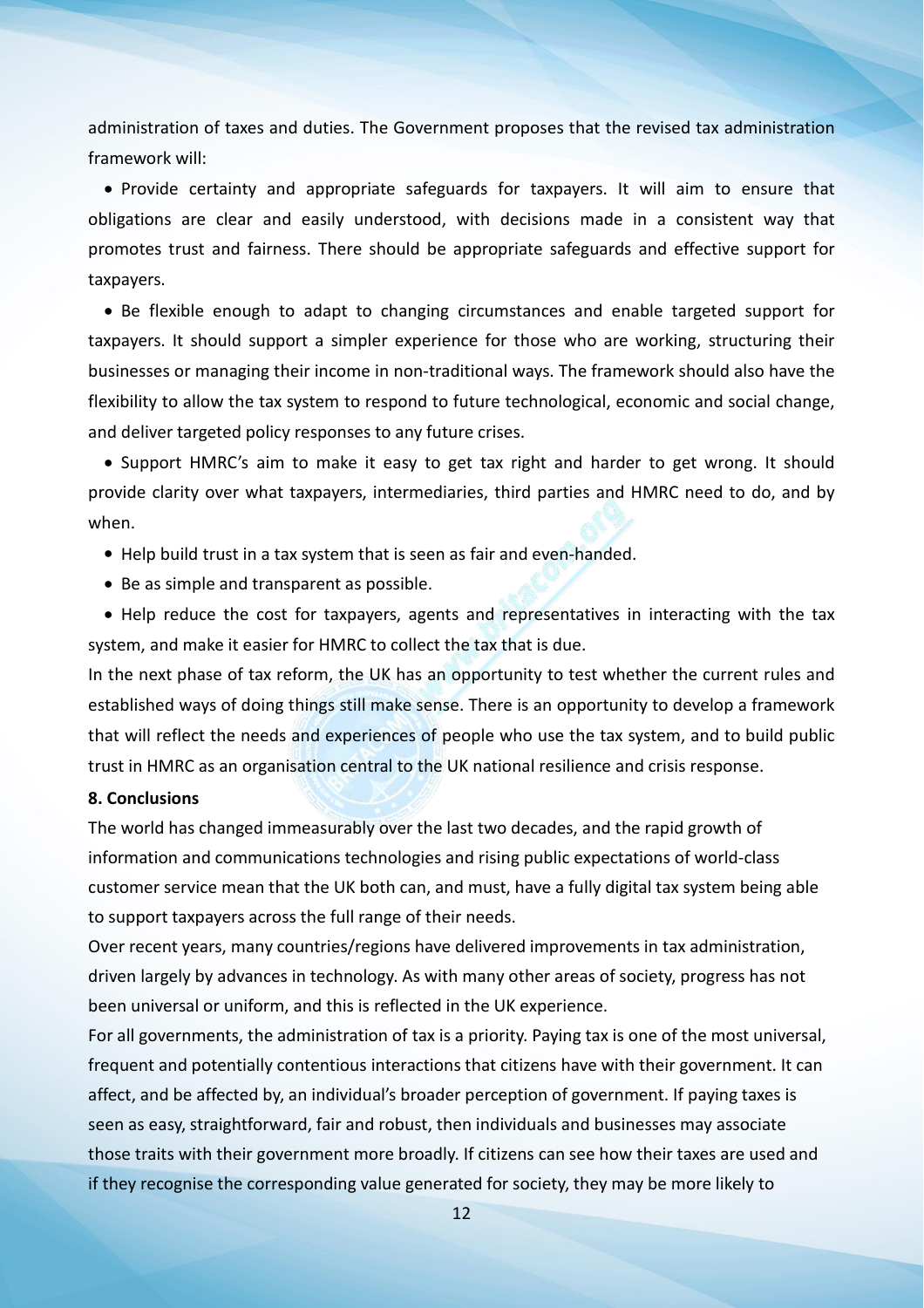comply with their tax obligations.

The UK's experience over this period offers some lessons for good practice in terms of improving the tax administration environment. These include:

• The need for agility and resilience: External events such as the UK's EU exit and COVID-19 have shown that tax administrations need the ability to adapt their plans in times of extreme need.

• Strong governance and prioritization reviews: HMRC's transformation was publicly identified as a strategic priority, key performance indicators identified and regularly reviewed byexternal bodies. Prioritizing aspects of a major transformation is difficult, as its components will often be interdependent, and some systems changes will have fixed dates. A clear and structured approach works well. HMRC benefitted from timely reprioritization exercises in 2017 and 2018.

• Modernisation cannot and should not happen overnight: HMRC's reforms and the UK Government's vision for future tax administration emphasize the importance of carefully sequenced reform in stages.

• Investment in good IT systems is vital: New technologies bring increased efficiency and effectiveness. The cumulative introduction of innovative technologies into the tax administrations' production systems, tax data capture at the transaction point and algorithm friendly tax code allow for unprecedented automation and efficiency. Dealing with legacy systems is often an issue for government bodies.

• Digitalization should be thought through carefully with an end goal in mind: Digitalization can bring huge benefits to taxpayers. Making Tax Digital has required a multi-year investment. It has shown that good systems for making registration, returns, payments, handling data and communications can contribute to a tax administration's ability to engage with taxpayers. Supporting secure and unique identification of taxpayers in a joined-up way helps to reduce burdens and to move tax into the background.

• Effective use of data requires a systems-wide approach: Since 2015, the amount of data available to tax administrators has increased dramatically. HMRC's use of data matching and data analysis, combined with the expanded collection of third-party data from private sector institutions, shows the potential inherence in data.

• Minimize unnecessary change: Stability of the tax system makes administrative improvement easier to deal with. Change is the biggest source of complexity in the tax system.

• Tax administrations of the future will require different skills: Upskilling and increasing the competencies of tax officials is a major part of any reform to the tax environment. Human intervention will take place less frequently.

• Cooperation and understanding from all those involved makes a difference: Reforms benefit

13